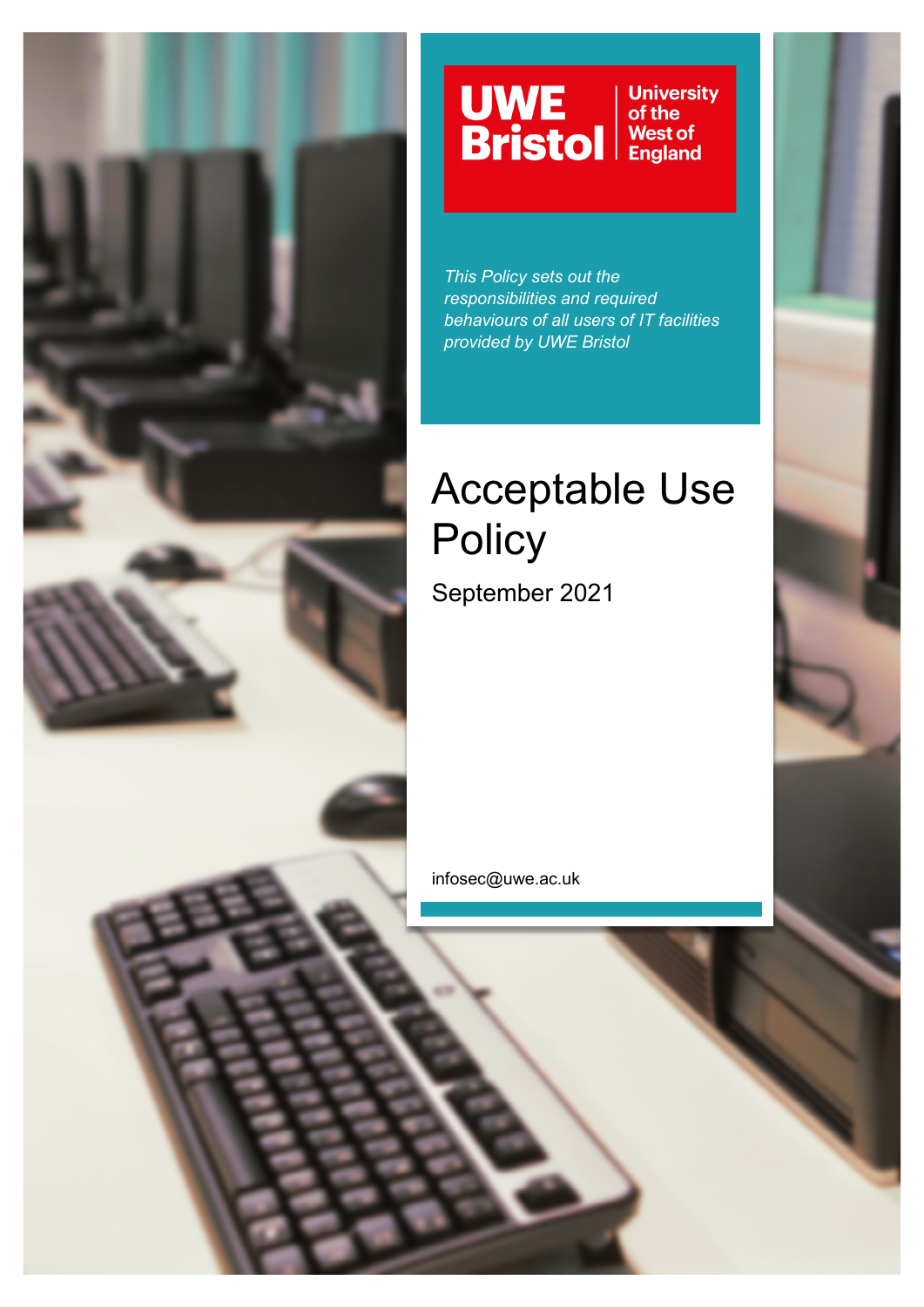# **Document Control**

| Writers & contributors | Head of Information Security, Information<br><b>Security Specialist</b> |
|------------------------|-------------------------------------------------------------------------|
| Policy owner           | Head of Information Security                                            |
| Publication date       | September 2021                                                          |
| Date of next review    | September 2022                                                          |
| Version                | 3.0                                                                     |

# **Contents**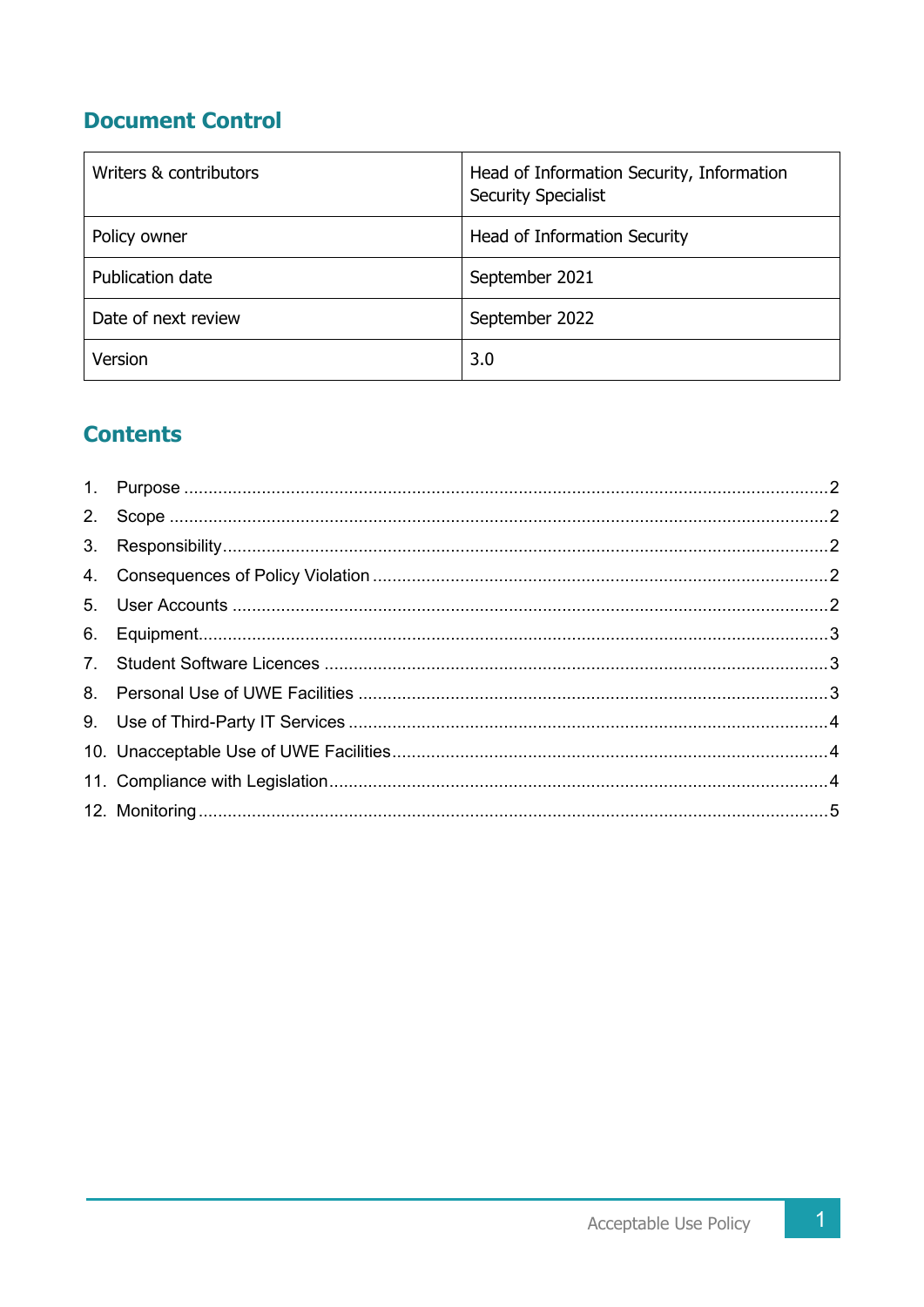#### **1. Purpose**

The purpose of this policy is to explain the responsibilities staff, students and authorised third parties have in relation to their use of all electronic communications facilities, equipment and services provided by UWE Bristol.

It forms part of the Information Security Policy Toolkit and underpins the overarching Information Security Policy. This policy provides everyone with guidance, so they have clear understanding of the requirements that UWE Bristol places on them, and the standards of behaviour expected.

## **2. Scope**

The policy applies to all students and staff of UWE Bristol and all other third-party users authorised by the University or any department thereof. It relates to the use of all electronic communications facilities owned, leased, hired or otherwise provided by UWE Bristol, connected directly or remotely to University infrastructure or used on University premises.

#### **3. Responsibility**

It is the responsibility of all students, staff and authorised third parties to ensure that their behaviour and activities when using UWE Bristol facilities is in accordance with the requirements of this policy.

## **4. Consequences of Policy Violation**

Failure of an individual student or member of staff to comply with this policy may lead to the instigation of disciplinary procedures and, in certain circumstances, legal action may be taken. Failure of a contractor to comply may lead to the immediate cancellation of a contract. Where appropriate, breaches of the law will be reported to the authorities.

#### **5. User Accounts**

Those authorised to use UWE Bristol IT facilities are assigned an account for their individual use, under the following conditions:

- This account may not be used by anyone other than the individual to whom it has been issued
- The assigned account password must be changed immediately and not divulged to anyone, including ITS staff, for any reason
- For security reasons, this password must not be used as the password for any other account
- Individuals must remember their password and change it if there is any suspicion that it may have been compromised
- UWE Bristol reserves the right to change an account password at any given point in time if there is sufficient evidence to suggest that the account in question has been compromised
- Individuals will also be assigned an individual email address for their use and some users may also be given authorisation to use one or more generic (role based) email addresses
- Individual email addresses are for the sole use of the assignee, but remain UWE Bristol assets and their use is subject to University policies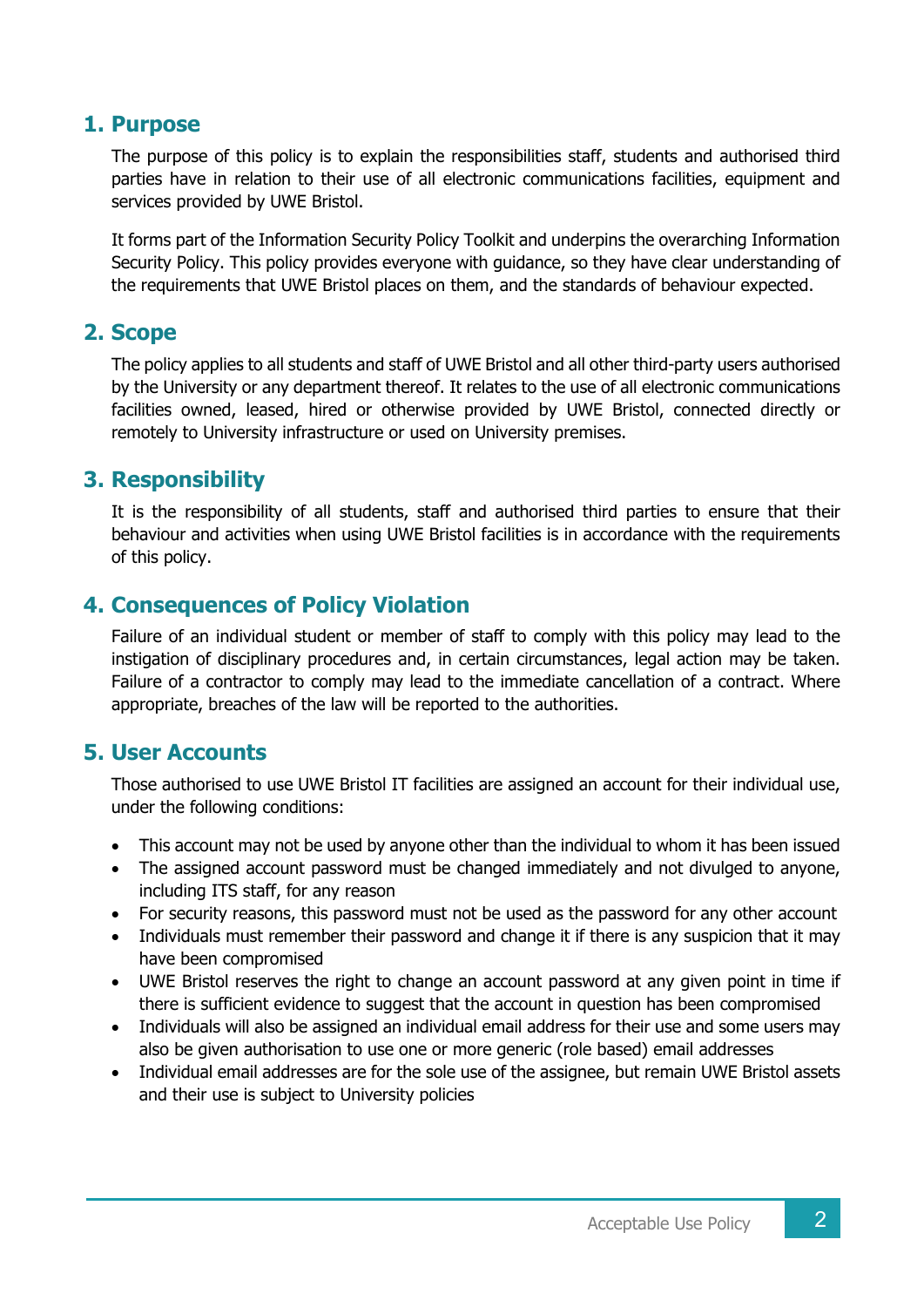# **6. Equipment**

The following statements define restrictions around use of personal and UWE Bristol provided equipment when using University networks or information.

- Equipment not provided and managed by ITS must not be connected to UWE Bristol internal networks (through network ports or staff only Wi-Fi) without the prior agreement of ITS
- Equipment on campus that is connected to the UWE Bristol network or otherwise managed by ITS may not be relocated without the prior agreement of ITS
- Staff and students are responsible for ensuring that all devices used in connection with university activity are password protected to safeguard any information held in the event of loss or theft
- Computers and other equipment used to access UWE Bristol facilities must be locked if left unattended while logged in
- Staff must ensure that they have up-to-date Anti-Virus software installed as well as ensuring that the latest security updates have been applied. In addition, individuals should ensure that there is a firewall always running on equipment connected to the UWE Bristol network, including equipment not owned by or supplied by the University
- Any device that is not compliant with the above criteria is liable to physical or logical disconnection from the network without notice
- Serious damage or the theft of electronic communications equipment should be reported to the relevant campus security office which will advise the University Insurance Officer and ITS

# **7. Student Software Licences**

UWE makes some specialist software licences available to students for use on personal devices. These licences must be used within the terms of the vendor's licence agreements and:

- can be installed only on devices owned by a current UWE Bristol student or a device provided to an individual UWE Bristol student to facilitate their studies
- must not be used for other personal, business or commercial purposes
- must be used only by the UWE Bristol student
- must be removed when no longer a UWE Bristol student

# **8. Personal Use of UWE Facilities**

UWE Bristol provides IT facilities, including email addresses and computers, for academic and administrative purposes related to work or study. Reasonable personal use is however permitted under the following conditions:

- it is used in a manner which does not obstruct the work of other students or staff and which encourages a scholarly atmosphere to be maintained
- it does not breach or undermine any UWE Bristol policies or codes of conduct
- it is not excessive in its use of resources e.g. crypto currency related activities

Members of staff and students should use only their UWE-provided email account when conducting University business. UWE Bristol computing facilities must not be used for the storage of data unrelated to the business or functions of the University. In particular, these facilities should not be used to store or share copies of personal photographs, media or personal emails.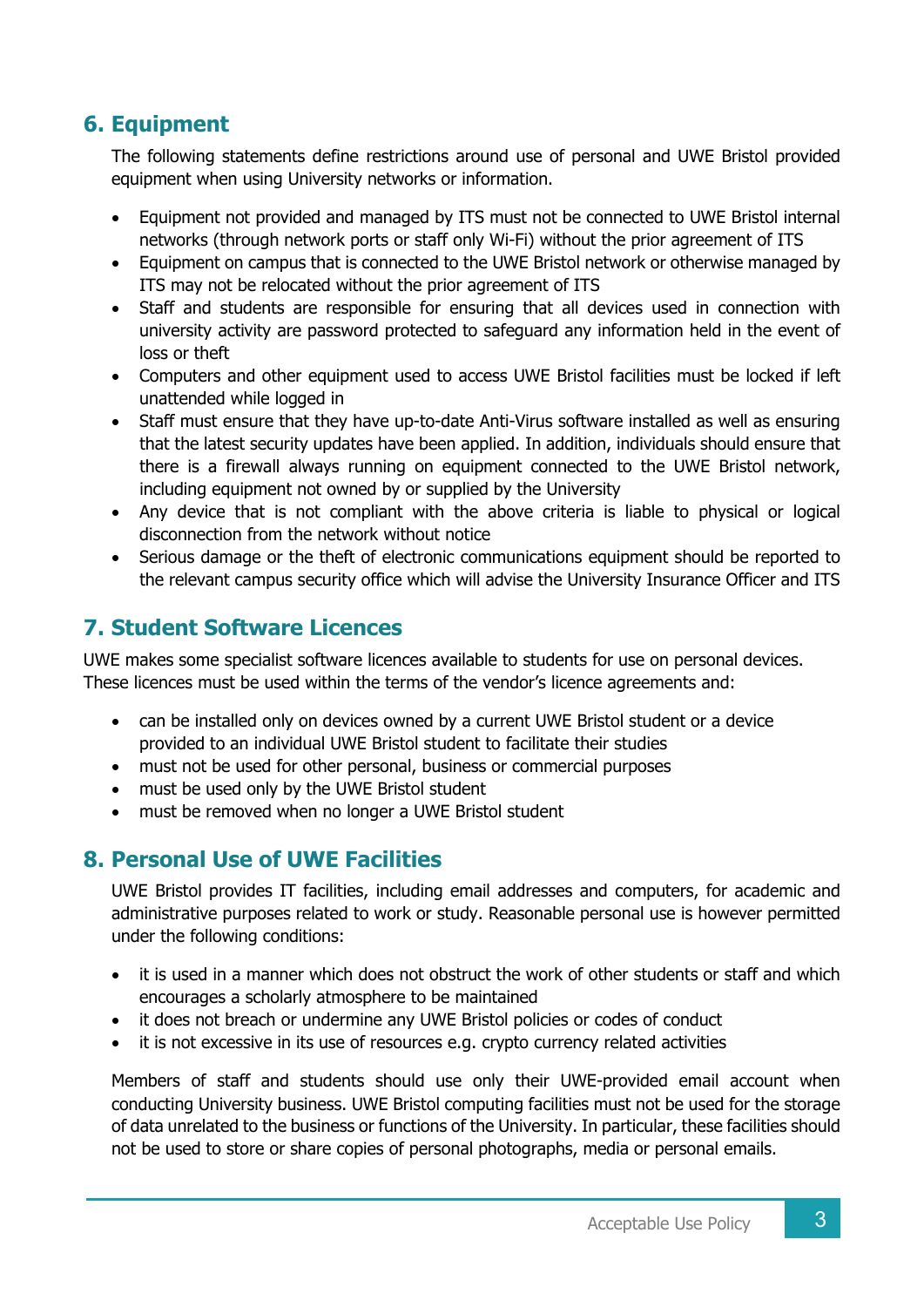## **9. Use of Third-Party IT Services**

Wherever possible, users should always attempt to use only IT services provided or endorsed by UWE Bristol for conducting university business. However, if a requirement arises that is not met by existing solutions, discuss this with the Head of Information Security in the first instance. An alternative solution may already be available or it may, subject to regulatory and procedural requirements, be possible to make use of services provided by third parties. Further information is available in the Information Handling Policy.

## **10. Unacceptable Use of UWE Facilities**

Whilst not exhaustive, the following activities are considered to be unacceptable uses of UWE Bristol facilities. These restrictions are consistent with the JANET acceptable use policy (by which the University is bound) and the law.

- Any illegal activity or activity which knowingly breaches any UWE Bristol policy
- Any attempt to knowingly gain unauthorised access to facilities or information
- Any attempt to knowingly undermine the security or integrity of UWE Bristol facilities (including any unauthorised penetration testing or vulnerability scanning of any university systems)
- Providing access to facilities or information to those who are not entitled to access
- Any irresponsible or reckless handling or unauthorised use or modification of UWE Bristol data (see the Information Handling Policy)
- Any use of UWE Bristol facilities to bully, harass, intimidate or otherwise cause alarm or distress to others
- Sending unsolicited and unauthorised bulk email (spam)
- Creating, storing or transmitting any material which infringes copyright
- Creating, storing, accessing or transmitting defamatory or obscene material. (In the unlikely event that there is a genuine academic need to access obscene material, ITS must be made aware of this in advance and prior permission to access must be obtained from the Executive Dean)
- Using software which is only licensed for limited purposes for any other purpose or otherwise breaching software licensing agreements
- Using UWE Bristol facilities for commercial gain without the explicit authorisation of the appropriate authority, such as crypto mining related activities
- Failing to comply with a request from a member of ITS to desist from any activity which has been deemed by ITS to be detrimental to the operation of UWE Bristol facilities
- Knowingly failing to report any breach or suspected breach of information security to ITS (further information on incident reporting is available in the Information Security Policy)
- Failing to comply with a request from a member of ITS for you to change your password

#### **11. Compliance with Legislation**

In addition to the above requirements, UWE Bristol has a statutory duty, under the Counter Terrorism and Security Act 2015, termed "PREVENT". The purpose of this duty is to aid the process of preventing people being drawn into terrorism. Individuals must also be aware of their responsibilities under the regulations listed below, and understand the fact that any infringement may result in action taken against them in accordance with University procedures: